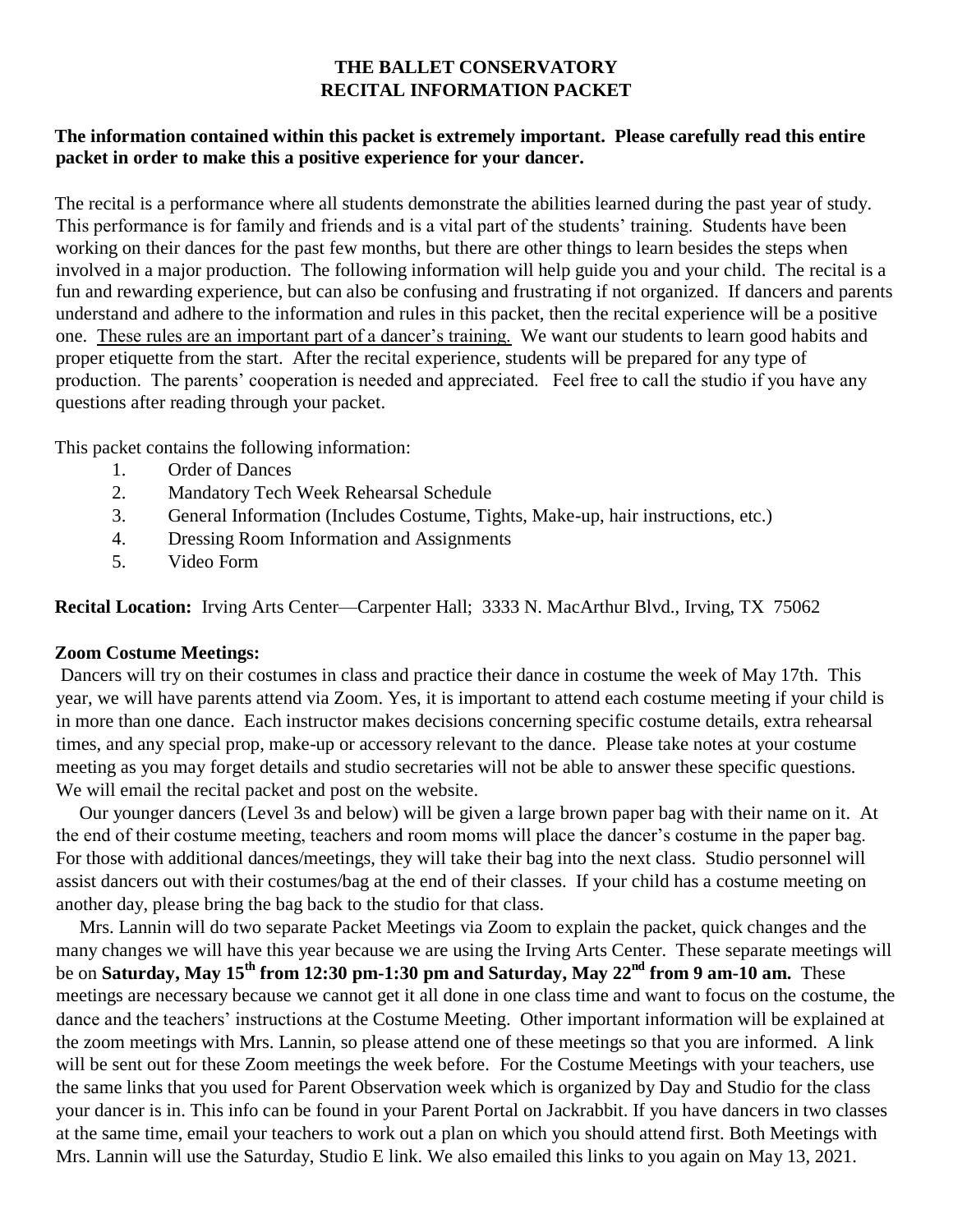### **Costume Notes:**

Each dance will have a specific costume handout completed by the room mom or the costume person, if there is no room mom, explaining the accessories needed for the costume. Carla, our costume mistress, needs a copy of each completed costume handout. This handout will be posted online on the Ballet Conservatory website after Costume Week. Please be patient as we will need time to type them up for the website. We will let you know in the Five Pointes when they are on the website. Please note on this handout any changes or additions made by the teacher.

#### GENERAL INFORMATION Procedures and Policies:

1. Carpenter Hall, Irving Arts Center, has a current seating capacity of approximately 350 due to COVID social distancing requirements. With approximately 225 performers, coordinating our performance is the highest priority. In order to accommodate all of our guests, there will be two recitals with different dances at each show. **The first recital will be referred to as "Show One" and will be on Friday, June 4 at 7 pm. "Show Two" will be on Saturday, June 5 at 3:30 pm.** Advanced level students, Intensity Dance Company, LBT and LBT2 will perform at both recitals because of the finale. There are other students who must perform at both shows due to levels.

2. Please carefully read the entire packet and feel free to ask questions if anything is unclear. We want to avoid any confusion during rehearsal at the theater.

3. Ticket information has been sent out via a 5 Pointes Newsletter. Please refer to that email for ticket information. By the time you receive this packet you should already have called for your 2 reserved comp tickets.

4. Masks/face coverings are required at the Irving Arts Center. Dancers are required to wear masks until they go on stage. Masks will be removed just before going on stage. As soon as dancers exit the stage, a new disposable mask will be given to them to wear back to the dressing room. All patrons in the audience are required to wear masks. No exceptions are made for medical reasons. This is an Irving Arts Center requirement. The following webpage has the Irving Arts Center's most up to date list of COVID general building requirements and cleaning protocols: **IrvingArtsCenter.com/reopening**

5. Attendance at all rehearsals and in class in **very important, especially all classes in May.** A complete schedule of rehearsal information is included in this packet. Attendance and practice is the key to a successful performance. Your cooperation is appreciated. Additional rehearsals may be called by your teacher, especially for those dancing with another class**. Students who miss four of the last eight lessons at the studio will not be allowed to perform in the recital. Advanced Level students are only allowed 3 absences per semester. No refund will be given.**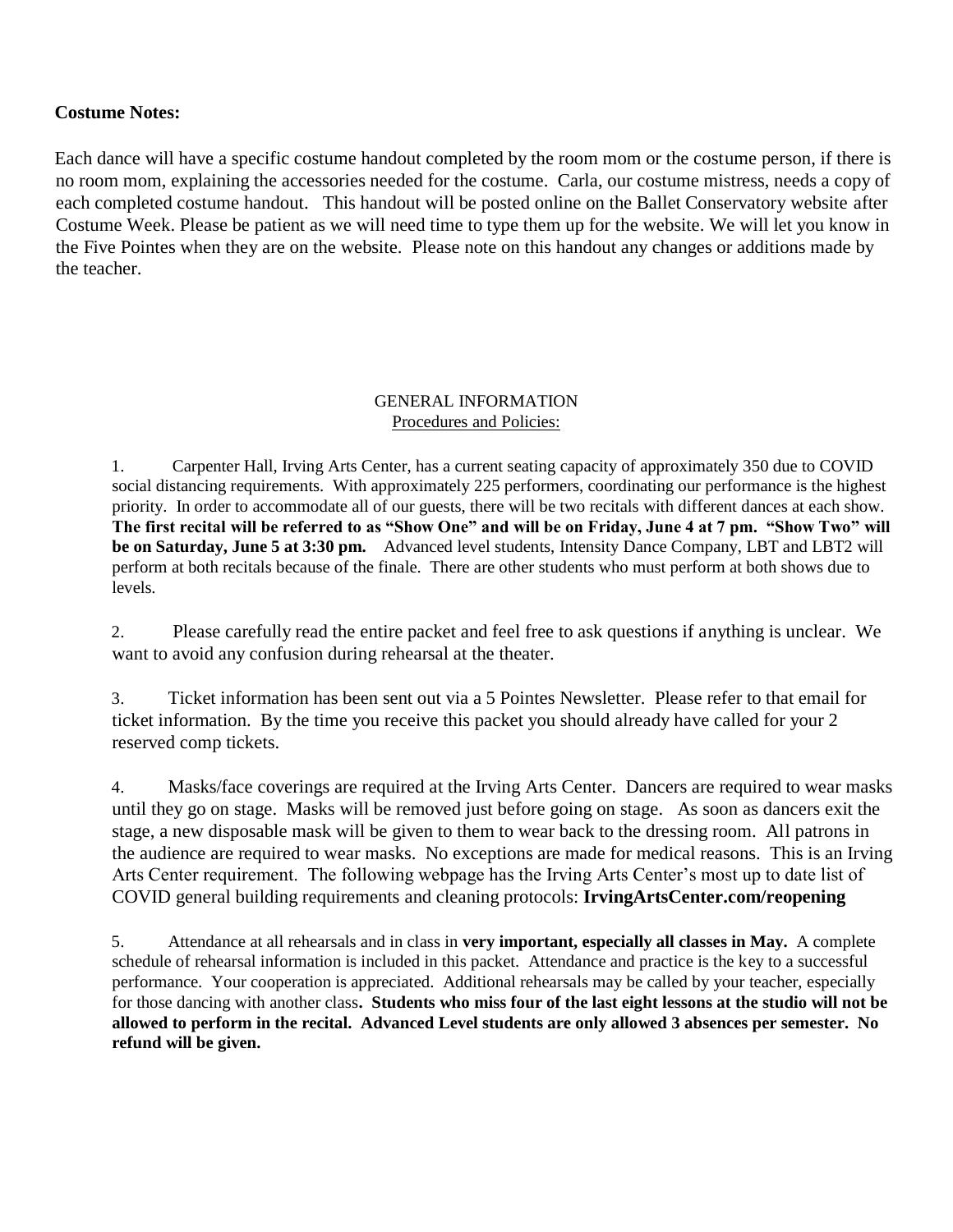#### **DRESS REHEARSALS AT BALLET CONSERVATROY**

- 1. Dress Rehearsals will be held on Tuesday, June 1 and Wednesday, June 2 at **The Ballet Conservatory. Mandatory** dress rehearsal for Show 1 will be held at the studio on Tuesday, June 1. Mandatory rehearsals for Show 2 will be held on Wednesday, June 2 at the studio. Please check "Tech Schedule" page for times and instructions.
- 2. Due to COVID capacity limits at the studio and The Irving Arts Center, we are changing our long standing theater rules in regards to costumes. For dress rehearsals at the studio, please bring your dancer with hair and make-up done and already dressed in their first costume. A cover up should be worn over the costume. This could be a button up adult shirt, a robe or similar garment. Parents will bring dancers to the front studio door to check in. Once checked in, studio personnel will take dancers to assigned areas to wait until their time to dance in full costume in Studio B. For our younger dancers with other dances, room moms will assist with costume changes. When dancers are finished for the evening they will be brought to the front door for parents to pick them up. See tech schedule for pick up times.
- 3. Rehearsals at the theater and performance go hand-in-hand. **Anyone missing a tech or dress rehearsal held at The Ballet Conservatory or The Irving Arts Center will not be able to participate in the recital**. This information was made clear in the original Participation Agreement. Students must arrive at the studio or theater at the time rehearsal begins and plan to stay until the end of the scheduled time slot. **Dancers who are late cause a great inconvenience to the other dancers.**
- 4. The Ballet Conservatory cell phone number is 972-841-6205. Once we move to The Irving Arts Center, please call the studio cell phone if there is any emergency/issue with your child arriving for rehearsals or the shows.
- 5. Please update your phone and email on Jackrabbit so we can call you in an emergency. If you will not be responsible for bringing your dancer to a required rehearsal, please email you teacher and the office with the phone number of the responsible person.

#### **TECH REHEARSALS AT IRVING ARTS CENTER**

- 1. For tech rehearsals on June 3, 4, 5 at The Irving Arts Center, dancers will wear tights, leotards and the appropriate dance shoes. Please bring dancers in their dance clothes and street shoes. They will change into dance shoes once in their assigned dressing room. No dancers or parents will be allowed in the auditorium during the tech rehearsals due to COVID protocols. Parents must bring children to the dock entrance of The Irving Arts Center (west side of the complex, off of Coker Street) for check in, then studio personnel will take dancers to their assigned dressing room. When dancers are finished with their tech rehearsal, they will be taken to the dock door for parents to pick up. Studio personnel will be monitoring the dock door. **All dancers must enter and exit through the dock door all weekend.**
- 2. There will be a short break between the end of tech rehearsal and the start of the shows on June 4 and 5. This will allow you to pick them up for a snack/meal, if needed. When students return to the dock door for show check in, hair and make-up must be done. Our costume ladies, room moms and student assistants will help your child dress in their costume. Please have their tights and an over under on to help them feel more comfortable. Costumes, headpieces, and dance shoes should be in dancer's brown paper bag, garment bag or dance bag. Due to COVID restrictions, only room moms and other studio personnel are allowed in the dressing rooms.
- 3. No food, drink or smoking is allowed anywhere in the auditorium. **FOOD, DRINK OR GUM IS NOT ALLOWED IN THE THEATER OR DRESSING ROOMS.** Due to COVID restrictions, patrons/dancers are allowed to bring in only1 screw top water bottle. There will be no concessions or vending machines available.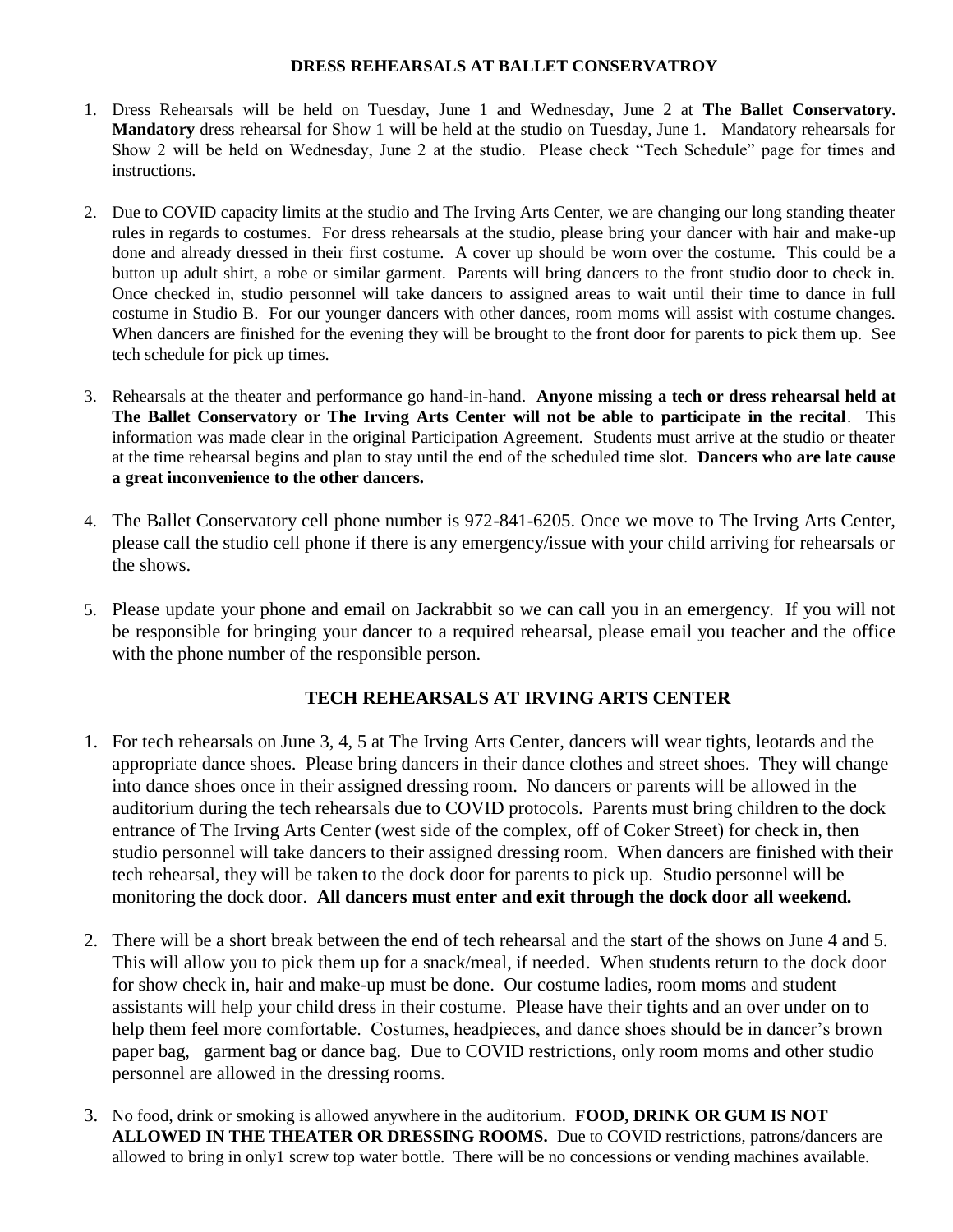### **ACTUAL SHOWS**

- 1. Show 1 will be on Friday, June 4 at 7:00 pm. The house will open at 6:15 pm. Approximate end time is 9:30 pm.
- 2. Show 2 will be on Saturday, June 5 at 3:30 pm. The house will open at 2:45 pm. Approximate end time is 5:15 pm.
- 3. When arriving for the Show, please enter on the East side of the complex. This entrance is across from the outdoor sculpture garden. This is the only entrance for the Carpenter Theater that will be open.
- 4. All tickets are reserved and all tickets are handled/distributed through the Irving Arts Center Box Office.
- 5. All patrons are required to wear a mask/face covering in all public spaces including while seated to watch the performance. No exceptions for medical conditions are allowed. All patrons will also have their temperature taken by Irving Arts Center personnel.
- 6. When your dancer is finished dancing and you are ready to pick them up, you must exit the building at the same place you entered and go outside to the dock door to pick up your child. If you choose to watch the rest of the show, dancers will be supervised in the dressing rooms and will be able to watch a video feed of the recital from their dressing rooms. Studio personnel will be monitoring the dock door and will assist in getting dancers to their parents.
- 7. Dancers are not allowed in the audience. All seats are reserved and the seats are configured for social distancing.

# **Arrival/Check-in:**

1. Check-in is required of all performers for each rehearsal and performance. The check-in table will be located at the dock entrance of the building all three days. Dancers must enter and exit through the dock entrance. No entering or exiting through the theater lobby area. Please check "Tech Rehearsal Schedule" page for check-in times. Do not be late. Your teacher and fellow classmates will rest easily when all dancers have arrived. Please make sure the desk and your "Room Mom" has your correct phone numbers including cell phone numbers in case of emergency. This can be updated on your parent portal in Jackrabbit.

**Curtain Call:** There will be no Curtain Call in our shows this year due to COVID restrictions. But we will be doing our all company Finale tradition featuring LBT, LBT2 and IDC.

### **Dressing Rooms at Irving Arts Center:**

1. Dressing rooms are to be used for the tech rehearsal and actual performance. Dancers should wear regular practice clothes for all tech rehearsals at the theater**. If your dancer has tech rehearsal on Friday or Saturday before the actual shows at the Irving Arts Center please bring your dancer with hair and make-up done. Ballet Conservatory personnel will help your dancers get into their costumes. If your dancer does not have tech rehearsal on Friday or Saturday, please bring them to the theater with hair and make-up done and dressed in their first costume.** This is different from what we have done in the past, but we are limited on the number of people we can have in the dressing rooms. Room moms and our costume ladies will supervise the dressing rooms. **All dancers must wear a cover-up over their costume when coming to and leaving the theater; especially if it is raining.**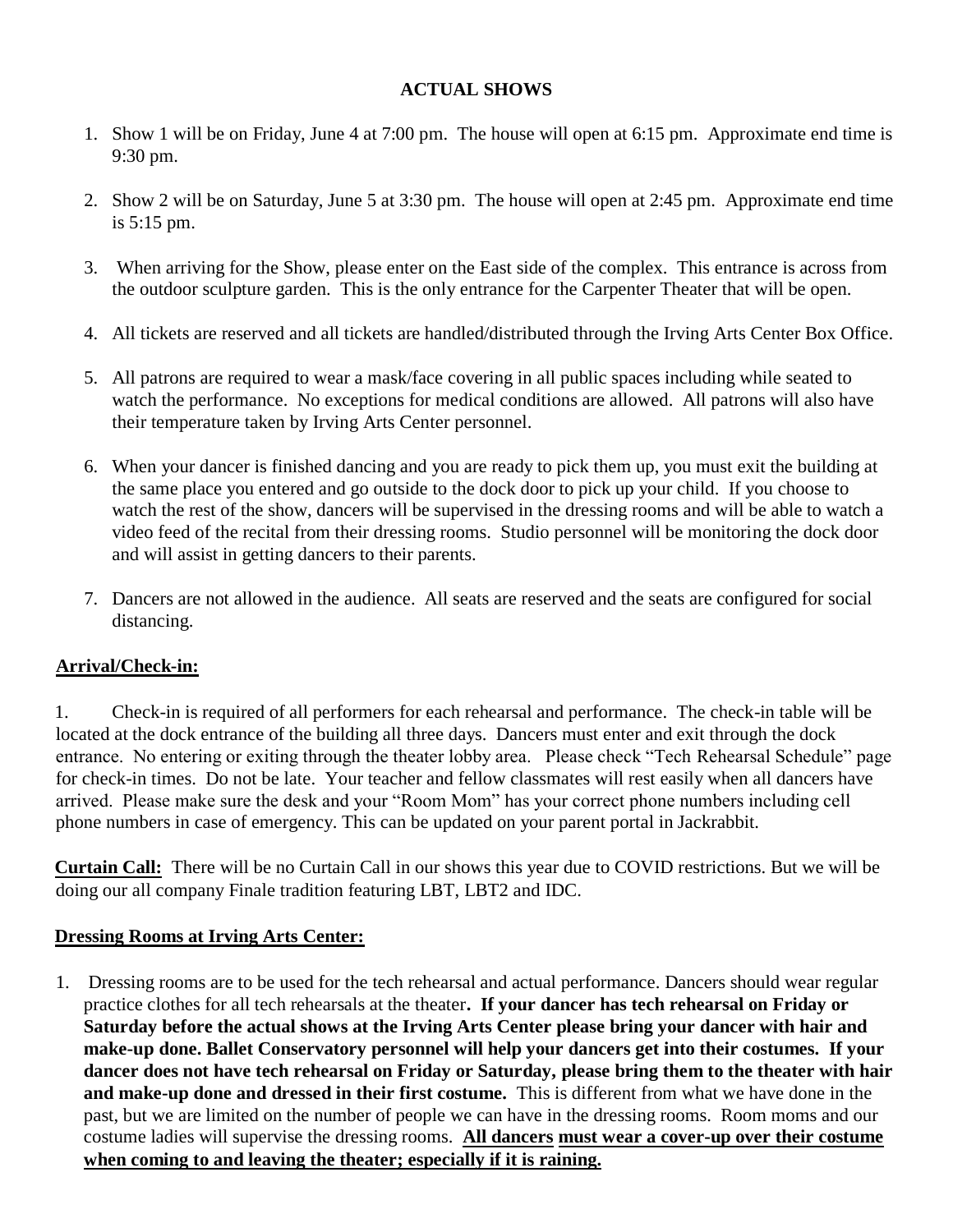## **Dressing Rooms Continued:**

2. Dancers please stay in your assigned dressing room. Runners come for dancers when it is time to line up to go to the stage. Runners do not have time to look for children who are not in their assigned dressing areas. Only room moms and dancers are allowed in the dressing rooms.

3. Boys will have separate dressing facilities. They will be supervised by room moms.

4. Runners will come to assigned dressing rooms to get dancers approximately six to seven dances ahead of time. At that time, room moms can leave the dressing rooms and sit in the audience. After your child has danced, runners will return children to the dressing areas. If your child is done dancing, you may pick them up at the dock door. The door will be monitored by studio personnel. If you choose to watch the rest of the show, dancers will be supervised in the dressing rooms. **There will be no curtain call at either show. No dancers will be allowed in the audience or lobby before, during or after the actual show.** All dancers must remain in their dressing rooms.

5. Students with quick changes (changes to be made in less than three or four dances):

We will have a quick change area set up. Our costume ladies and room moms will assist with quick changes. Older students may receive assistance from other students in dance. Costume pieces should be laid out in advance. Label all costumes and accessories. Both the dance and the dresser must remain calm. Practice makes perfect!

#### **Dress Rehearsal and Actual Performance**

- 1. Anyone missing a stage or dress rehearsal **may not participate** in the recital.
- 2. Students **must** have full costume, new tights, appropriate hairstyle, and make-up on for dress rehearsal. Shoes that need to be dyed must be done by the first dress rehearsal. Teacher will give specific details relevant to your dance at the costume meeting.
- 3. No parents or guests are allowed in the theater/auditorium for tech rehearsals.
- 4. Room Moms will have reserved seats on the side of the auditorium closest to the dressing rooms. Please be discreet when leaving and returning to your seat.
- 5. Special Presentations and announcements will be made at the beginning of the actual shows. Dancers receiving awards will be lined up backstage before awards. No dancers are allowed in the audience.
- 6. Professional DVD s will be available for sale. We will have a new company producing our video this year. Please pre-order videos, if possible, as the video company's sale table will not be set up in the lobby. It will be in the gallery area of The Irving Arts Center.
- 7. No videos or pictures during the actual recital. Cell phones should be silenced during the show.
- 8. There will be no printed program. Program will be available online and you may print and bring to the show or view on your phone. We ask that you dim your screen if viewing the program on your phone.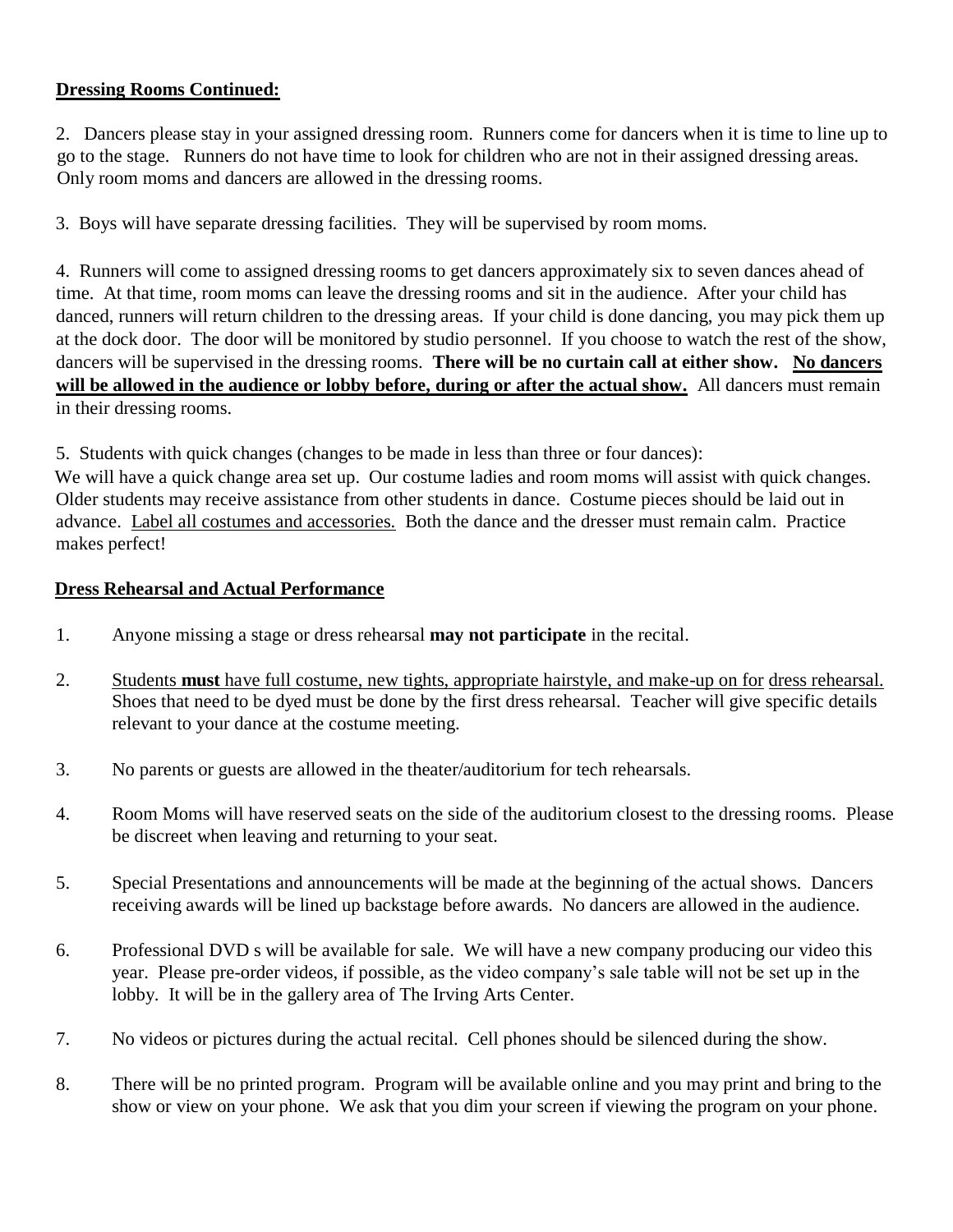### **When Can I Watch the Actual Show?**

1. No dancers will be allowed to watch the show. All seats in the theater are reserved and we expect sell outs for both shows. We will show a live feed in the dressing rooms for dancers to watch.

2. **All dancers** must arrive at their scheduled check-in time regardless of their place in the program. This is standard theater etiquette. Teachers and dancers will rest easier when all performers are accounted for!

## **General Theater Rules:**

**We want our dancers to know proper theater etiquette so they will learn to act appropriately in any situation. I often hear how professionally our dancers and parents behave when they participate in other productions! Parents should help us to enforce the following rules:** 

- 1. We will allow costumes to be worn to and from the studio for dress rehearsal this year only. Dance shoes are not to be worn outside. Or to and from the studio for dress rehearsal and should be carried in a small bag.
- 2. No gum chewing allowed on stage, in the dressing rooms, or while wearing costumes.
- 3. No eating or drinking (except water) while wearing costumes. Please send a labeled water bottle with your dancer.
- 4. Do not sit on a tutu. It will wrinkle easily. If you must sit, pull it out carefully in a circle and sit on your bottom.
- 5. No nail polish. No toenail polish for modern dances.
- 6. No jewelry unless specified. This includes stud earrings. Teachers will remove jewelry and return it to the dancer following the dance for those who forget. Eyeglasses should also be removed if possible. Band- aides may be used to cover earrings if ears are recently pierced.
- 7. Headpieces should not fall off! They should be secured with many bobby pins. Dancers work too hard all year for this moment. A headpiece falling off would be an unfortunate distraction. You cannot use enough pins.
- 8. No talking or running on stage area. Do not touch curtains, props, etc. There are many things backstage that can hurt you and your costume if you're not careful!
- 9. During performance, dancers should be as quiet as possible while waiting in the hall and backstage. Absolutely no horseplay!

### **Costumes:**

1. Costumes will not be issued until costume, recital fee, and tuition is paid in full. Students who neglect to pay remaining account balances by May 15th must be removed from the show.

2. Each class will have one room mother who will work together with the teacher and costume mistress to make sure everyone in the class is dressed the same and has all necessary accessories, headpieces and props.

3. Following the costume meeting, each class will have a costume handout specifically made for each dance and this handout will be posted online. The handout will include color of tights, where to put the headpiece, hair style, etc. Please be sure to follow the specifications on this handout and ask room moms any costume related questions.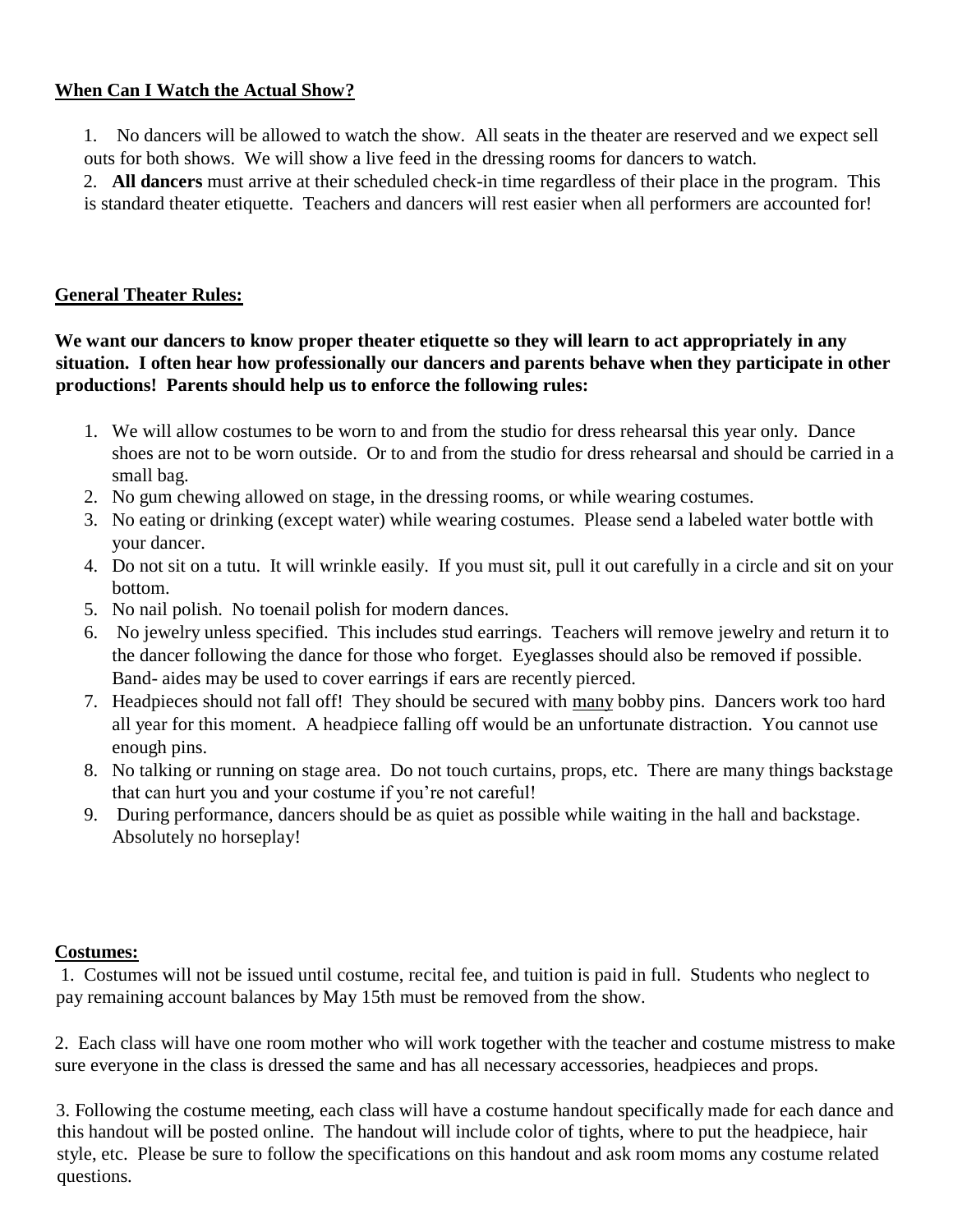# **COSTUME NOTES CONTINUED**:

4. Costumes should be taken out of bags and placed on hangers immediately. Tutus should be hung upside down, unless told otherwise. If wrinkles are still present, press carefully with a cool iron, placing a thin towel between iron and fabric or steam the costume. Take good care of costume until recital, as it cannot be replaced.

5. Shoulder straps should be sewn tightly and securely so that straps do not fall off the shoulders while dancing. All accessories and straps should be sewn securely when possible. If time or quick changes prevent sewing, safely pins should be used only if absolutely necessary as they often come undone while dancing and cause discomfort. Diaper pins with safety latches work great.

6. Tutus that are not attached should be placed at the hipbones and tacked in four places; both sides, front and back. Baby powder applied on the body reduces itching from the tutus, but be careful not to get it on your feet, hands, dance shoes or the floor!

7. Tops and bottoms of all shoes should be cleaned with a damp cloth for performance. Be careful when wiping ballet shoes not to remove color. Girls' ballet shoes must be pink leather-no canvas. Sanshas are worn in Level 2X, Level 3 and up. Old tattered shoes should be replaced. Pink elastic to be used on all ballet shoes and sewn in the proper place. Tuck in strings or knot and cut off.

8. No panties are to be worn under costumes. Older students may wear bras as long as straps do not show. Strapless bras or liners may be necessary for some costumes. A nude "over under" is a great investment and helps dancers feel more comfortable with quick changes. Please replace clear straps with nude elastic or nude straps as clear straps can "pop off" and glare under the lights.

9. Students must have new tights for performance. Unless otherwise noted, Capezio Ballet Pink for all ballet students; Suntan tights for jazz students and tap students unless told otherwise; and Suntan footless tights for modern unless told otherwise. No glossy or shiny tights. No seamed tights for open level ballet classes.

10. Advanced level ballet students must wear **seamed** pink tights. Seams must be lined up properly. All Pointe students **must** sew their ribbons in after they are put on.

11. Make a checklist for costume pieces, shoes and accessories to avoid forgotten items. Include a spare pair of tights, bobby pins, hair spray, safely pins, and needle and thread. When a student forgets or losses an accessory, the entire class must do without the item if there is no time to replace it.

12. Costumes should be in a garment bag or covered in plastic when traveling to and from the theater in case of rain and to prevent losses. Or you use the brown shopping bag with dancer's name on it.

13. Costume Mistresses will make sure that you receive all costumes and accessories and make major alterations if necessary. In order to keep costume costs down, minor alterations are the responsibility of the parent.

14. Jazz shoes should be knotted securely as they can "fly" off easily when dancing.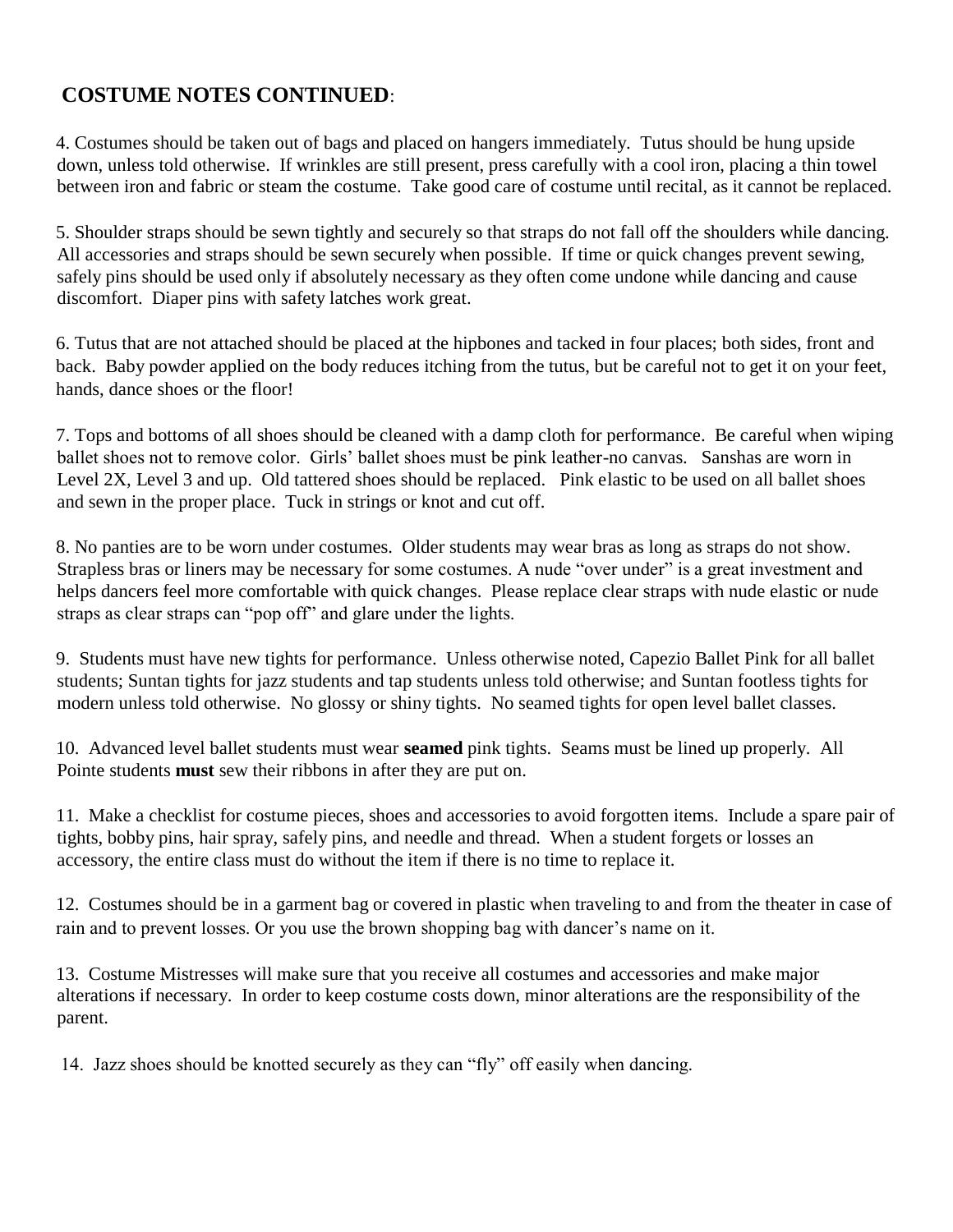# **Make-up:**

Since parents will not be allowed in dressing rooms, please send a small "touch up" bag to include face powder, lipstick, blush, eyebrow pencil, bobby pins, small comb & brush and hairspray.

All dancers **must** wear stage make-up. Make up needs to be applied at home because of limited space and time. Students are required to wear the same color of Red lipstick available at En L'air for \$13. A neutral lipstick is also available for teachers requiring a neutral color. Remember to re-powder and touch up lipstick between dances. Please organize a make-up bag or kit that can be used for every show to include: Foundation, powder, neutral eye shadows (no bright blues or bright greens), eye pencil, eye liner, lip liner, black mascara, blush, red lipstick, hairbrush, bobby pins, hair spray, hair nets, rubber bands for hair, make-up remover, Kleenex, q-tips, band-aids, needle and thread, safety or diaper pins, mirror, and Dippity Do or sculpting glaze. False eyelashes for adults, A-1, A-2's and A-3's.

When applying stage make-up, remember that stage lights wash out complexion and features disappear. Accent eyes, eyebrows, cheeks and lips. Make-up will appear heavy up close. Tan lines should be covered with makeup to match skin. Men and boys must wear stage make-up. Below are general guidelines to follow:

# **Young Girls (3 to 5 years old):**

**-**Light foundation for color on very fair complexions

-Rose-toned blush. Severe red cheeks do not look good on younger children. Please blend naturally

-Neutral eye shadows (browns, slates and pink or light beige for highlights)

-Eyebrows lightly highlighted with pencil –This is important!!

-Soft liner (optional)

-Mascara (if you like)

-Powder on all dancers to reduce shine

-Red lipstick (required color available at En L'air). Small lips should be lined outside the natural lip line for color to be more visible from a distance. Please avoid getting lipstick on your costume(s).

### **Other Girls/Adult Women:**

-Foundation (fair complexions should wear a slightly darker base, but be sure to blend into neck area and ears

-Rose-toned blush (heavy, but blend naturally**)** 

-Neutral eye shadows (browns, charcoals, slates with white or pink for highlights). Eyes should be well defined.

-Eyebrows highlighted with pencil

-Eyeliner (do not close in at outer or inner part of eye)

-Lots of mascara

-False eyelashes on older students and adults

-Lots of powder to reduce shine

-Required Red lipstick unless otherwise instructed. Small lips should be lined outside the natural lip line for color to be more visible from a distance. Please avoid getting red lipstick on your costume(s).

-A-Level Ballet students who do not have pierced ears should purchase "spirit gum" from a costume or theatrical supply store to apply rhinestones provided.

### **Men/Boys:**

-Light foundation, especially fair complexions and powder to reduce shine

-Neutral blush, well blended

- -Lightly highlighted eyebrows
- -Neutral, light brown colors for lips